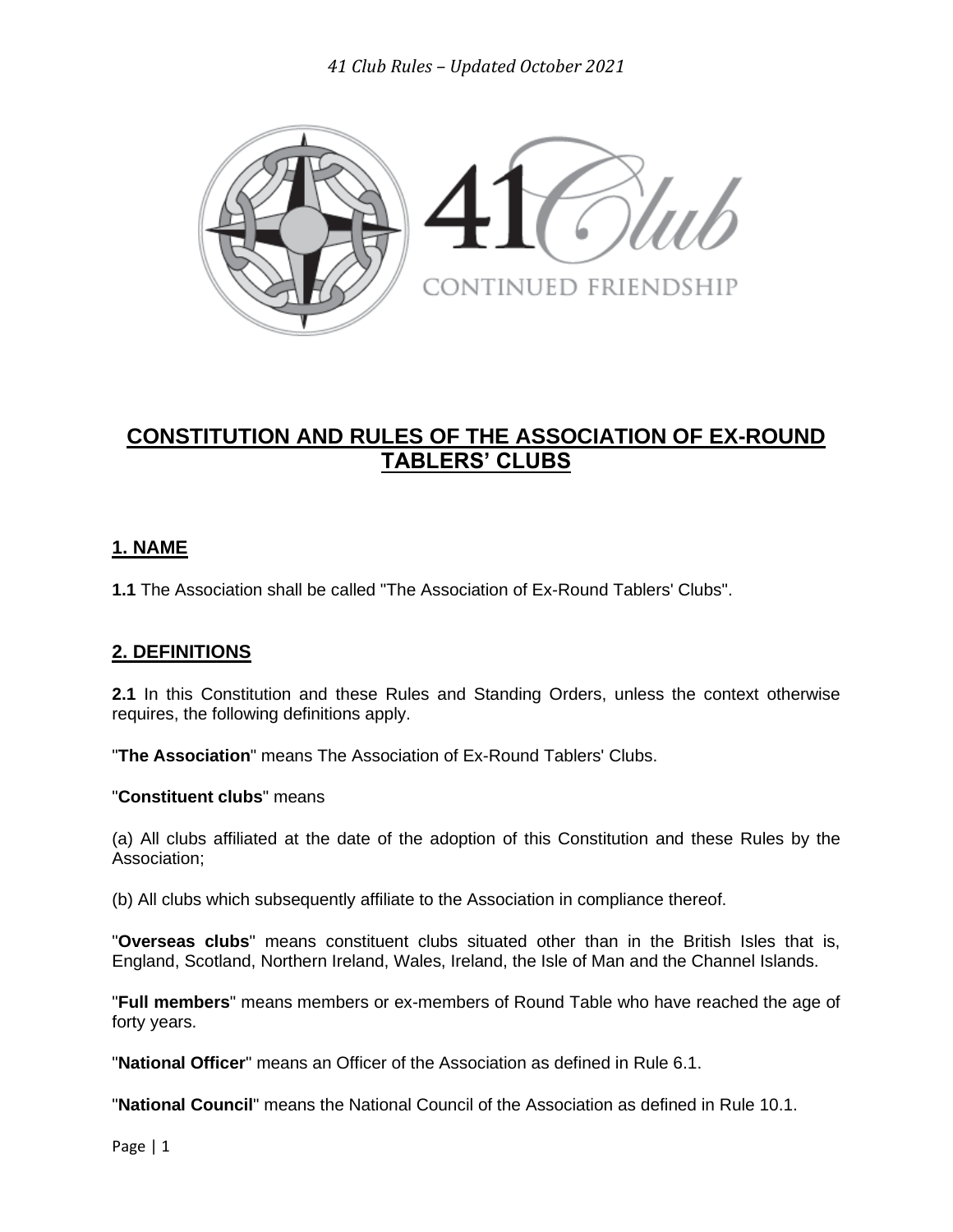"**National Board**" means the Executive Committee of the National Council as defined in Rule 11.1.

"**Financial year**" means the period as defined in Rule 20.1

#### "**Associate members**" means:

a) Existing members of 41 Clubs not ex-members of Round Table who were already admitted to affiliated Clubs before 20th April 1996.

b) Members of any closed Round Table who do not join another Round Table. Such members cannot hold any office in a constituent club until they become full members.

#### **3. PURPOSES**

**3.1** The Purposes and Objects of the Association are:

(a) To link together the constituent clubs.

(b) To promote amongst the constituent clubs and those eligible for membership, the following objects:

- 1) To continue to promote opportunities for fellowship amongst former members of Round Table
- 2) To encourage active involvement in the community
- 3) To use our experience in support of the Round Table Family
- 4) To encourage international relationships

(c) These objects to be promoted through regular meetings and other activities.

#### **4. AFFILIATION AND MEMBERSHIP**

**4.1** Clubs shall only be affiliated where membership is confined to full and associate members, for whom annual capitation fees shall be payable to the Association save that no capitation fee shall be payable for any member until the financial year in which he attains the age of 46 years. **(Amended AGM 2016)**

**4.2** A club may, at its discretion, bestow Club Honorary Membership for one year at a time on such person or persons as it may decide. Club Honorary Membership is of that club and not the Association and accordingly a capitation fee is payable in respect of the Club Honorary Member. The Club Honorary Member shall neither hold office nor have any voting rights in the club or the Association nor at any time formally represent the club. **(Amended SGM 2021)**

**4.2.1** The Association may bestow Association Honorary Membership to any individual that the National Council feels appropriate for their services to the Association. This Association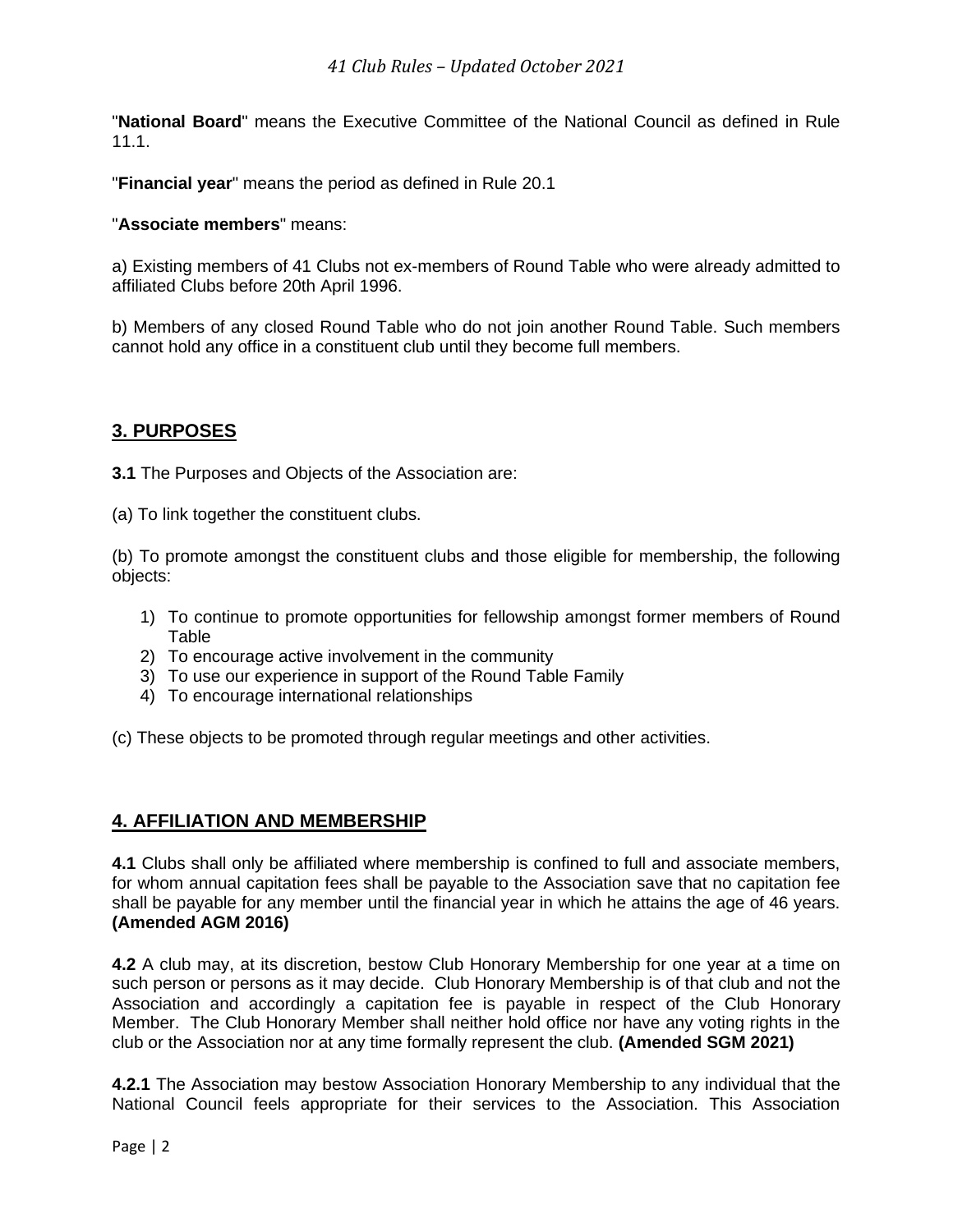Honorary membership will not be subject to payment of annual capitation. **(Rule added SGM 2021)**

**4.3** An overseas club whose membership complies with Rule 4.1 may be accepted as a constituent club on the conditions specified in Rule 14.1.

**4.4** Affiliation to the Association shall be limited to clubs which comply with the Constitution and Rules of the Association. Only clubs whose capitation fees are not in arrears, as declared by the National Treasurer, shall be entitled to exercise the powers conferred on constituent clubs by these Rules.

**4.5** A club wishing to affiliate to the Association shall apply in writing to the National Council for affiliation to the Association. An application shall be in such form as the National Council shall determine. If the National Council is satisfied that the necessary conditions for affiliation have been observed, it shall approve the application.

**4.6** The National Council shall have power to expel from the Association any constituent club (a) which does not comply with Rule 4.1 or (b) whose capitation fees remain unpaid for one or more financial years or (c) whose conduct is deemed detrimental to the good of the Association. An expelled club shall have the right of appeal against expulsion, to the next Annual General Meeting of the Association. Any expelled club may re-apply for affiliation.

**4.7** The National Council may recommend to the Annual General Meeting that Honorary Membership of the Association, whether for life or otherwise, be conferred on an individual for outstanding service to the Association.

**4.8** In exceptional cases where a past member of Round Table does not reside within the accepted catchment area of any suitable affiliated 41 Club he may apply to the National Council for individual membership. If so approved he will receive the rights and privileges of membership but shall not be eligible to vote at a General meeting of the Association and shall pay a full capitation fee.

**4.9** Any Club wishing to disaffiliate from the Association will be required to hold a secret ballot of all full members of the Club. Should this ballot result in two or more members wishing to continue to be affiliated, then the Club should remain open and affiliated to the Association. Those members who do not wish to continue may leave but they would be deemed to have resigned from the Club.

**4.10** Complimentary National capitation of 41 Club is given for current full members of Round Table (**Rule added AGM 2016**)

#### **5. MANAGEMENT**

**5.1** The purposes of the Association shall be carried into effect by the National Council and, save as hereinafter provided to the contrary, all powers, rights and duties vested in or imposed upon the Association shall be exercised or performed by the National Council.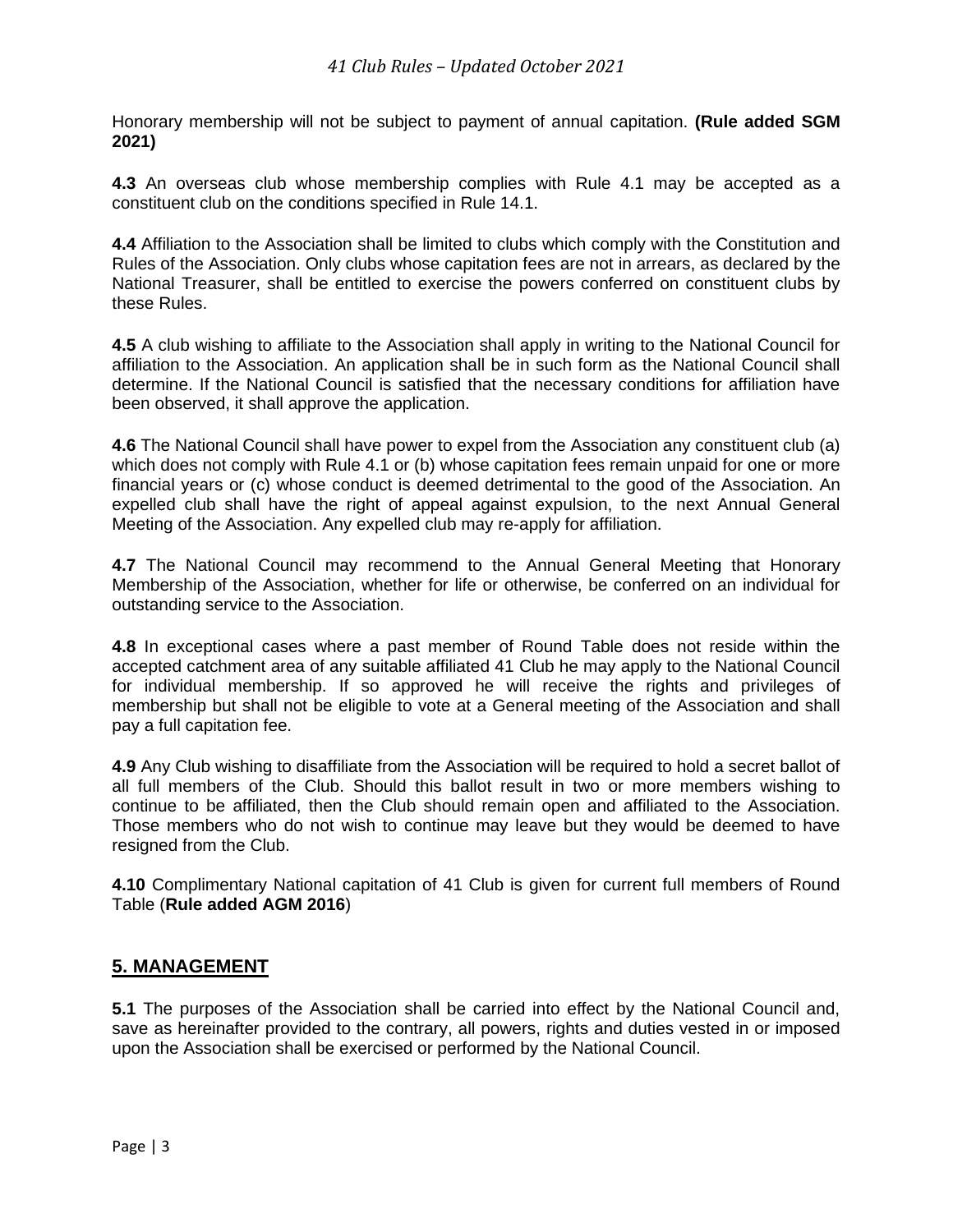#### **6. NATIONAL BOARD**

**6.1** The Officers shall be the National President, National Vice-President (who shall be the National President Elect), Immediate Past President, National Secretary, National Treasurer, National Councillors' Liaison Officer, National Communications & IT Officer, National Membership & Round Table Liaison Officer, National Fellowship Officer and the International Relations Officer who shall be full members of constituent clubs and shall hold office until they resign, or until the next ensuing Annual General Meeting, whichever first happens. (**Amended AGM 2016 and AGM 2017**)

**6.2** All members of the National Council (with the exception of the National President, National Vice-President, Immediate Past President and National Councillors' Liaison Officer) shall be elected for an initial three-year term at the Annual General Meeting and the service in that office is limited to that three-year term (whether consecutive or not) unless there is no candidate to replace that Council Member. If there is no candidate for his replacement, then the incumbent Councillor or Officer may stand for re-election for a period of one year, repeatable once if there is still no candidate for his replacement after the one-year extension of his term. The National Vice-President shall serve a period of one year prior to becoming National President. (**Amended AGM 2016, 2018, 2021 and SGM 2021**)

The National Vice-President shall serve a period of one year prior to becoming National President.

**6.3** The National Treasurer shall be a full member who has completed an accounting course as part of his professional qualification

**6.4** The National Vice-President, being National President Elect, shall be declared elected National President prior to voting for the election of the other Officers. Should the National Vice-Presidency fall vacant during his term, the National Council may elect a replacement from those eligible i.e., from those who have served on National Council for two years in the preceding three years. The person elected as Vice-President by National Council shall become President-Elect. (**Amended AGM 2021**)

**6.5** Nominations for office (under Rule 6.1) shall be accompanied by the written consent of the nominee. Nominees for National Vice-President shall have served on the National Council for at least two years in the previous three years. Nominees for all National Board posts must have served as a member of the National Council for a minimum of two years. Such nominations may be submitted by any constituent club (subject to Rule 14.1.). Such nominations must reach the National Secretary by 1st February. In the event of no nomination for any office being received by the closing date under this Rule, nominations may be received for any such office until immediately prior to voting for that office. (**Amended AGM 2021**)

**6.6** Canvassing for support of nominations for office is prohibited save that a candidate may submit to the National Secretary for circulation by him an election address in such format as shall be approved by the National Council. The National Council shall decide if any prohibited canvassing has taken place in which event that candidate shall be disqualified from that election. The National Secretary shall circulate to all constituent clubs prior to the Annual General Meeting such relevant details of the candidates as shall be required by the National Council from time to time.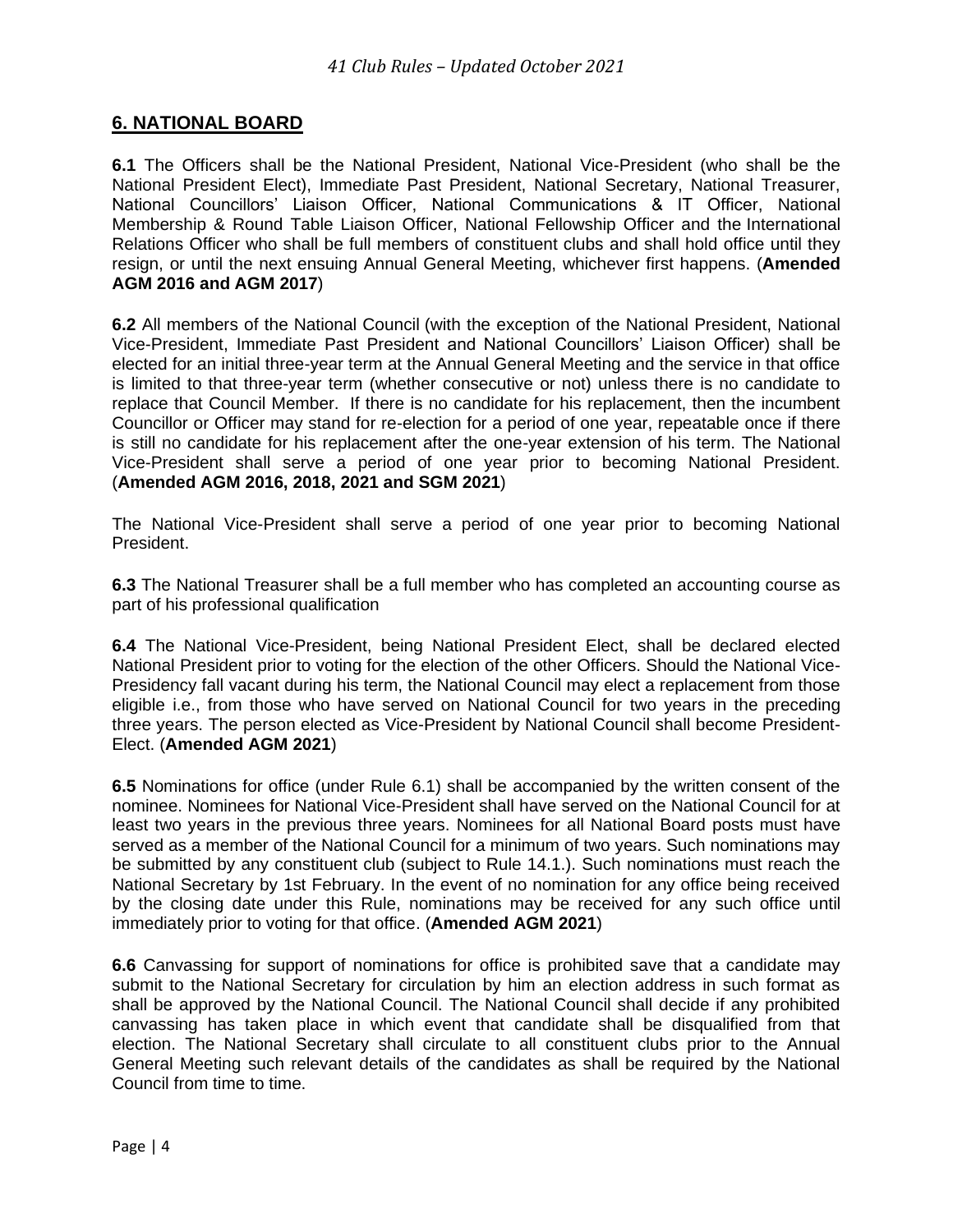**6.7** The National Council may appoint from full members of constituent clubs (subject to Rule 14.1) another person to fill a casual Officer vacancy and he shall serve for the remainder of the term of office of the Officer whom he replaces.

**6.8** If a National Officer fails to attend at least 75% of the National Council Meetings in any period of twelve months commencing with the date of the Association's Annual General Meeting, unless explanation of such absence shall be made to the satisfaction of the National Board, that Officer shall be deemed to have resigned. The Officer resigning shall not be eligible for election as either a National Officer or a National Councillor until at least two years after the date of deemed resignation.

**6.9** The National Councillors' Liaison Officer shall serve on the National Board for a period of one year, commencing immediately after the AGM. The postholder shall be a current National Councillor, who has served at least two years in the role, and shall be selected by National Councillors immediately after the AGM. The postholder will be expected to serve for the whole year, even if his term as National Councillor is due to finish before the end of the year. If no suitable candidate is forthcoming, the National Board may co-opt as they see fit. **(Rule added SGM 2021)**

## **7. DUTIES OF THE NATIONAL OFFICERS**

**7.1** The National President shall be the Chairman of the National Council, the National Board, and of every General Meeting of the Association. In his absence the National Vice-President shall take the chair. If neither shall be present a Chairman shall be elected from those present and eligible to vote.

**7.2** In the event of a tie in voting, at any of the Meetings referred to in Rule 7.1 (except the Meeting of the National Councillors) the Chairman will additionally have a casting vote.

**7.3** The duties and functions of each of the National Officers, together with National Councillors are specifically set out in the Appendix following these Rules.

#### **8. REGIONS**

**8.1** Constituent clubs, except for overseas clubs, shall be grouped into Regions of the British Isles. The National Council shall have power to vary the boundaries of the Regions and to transfer a constituent club from one Region to another. The National Council shall arrange for at least three months' notice to be given to every constituent club affected by any such changes and in every case the National Council shall take into consideration such representations as the individual constituent club concerned shall make before making a decision.

**8.2** The National Council shall on affiliation of every new club determine in which Region the said club is situated.

**8.3** Each Region shall be known by a number and descriptive name allocated by the National Council.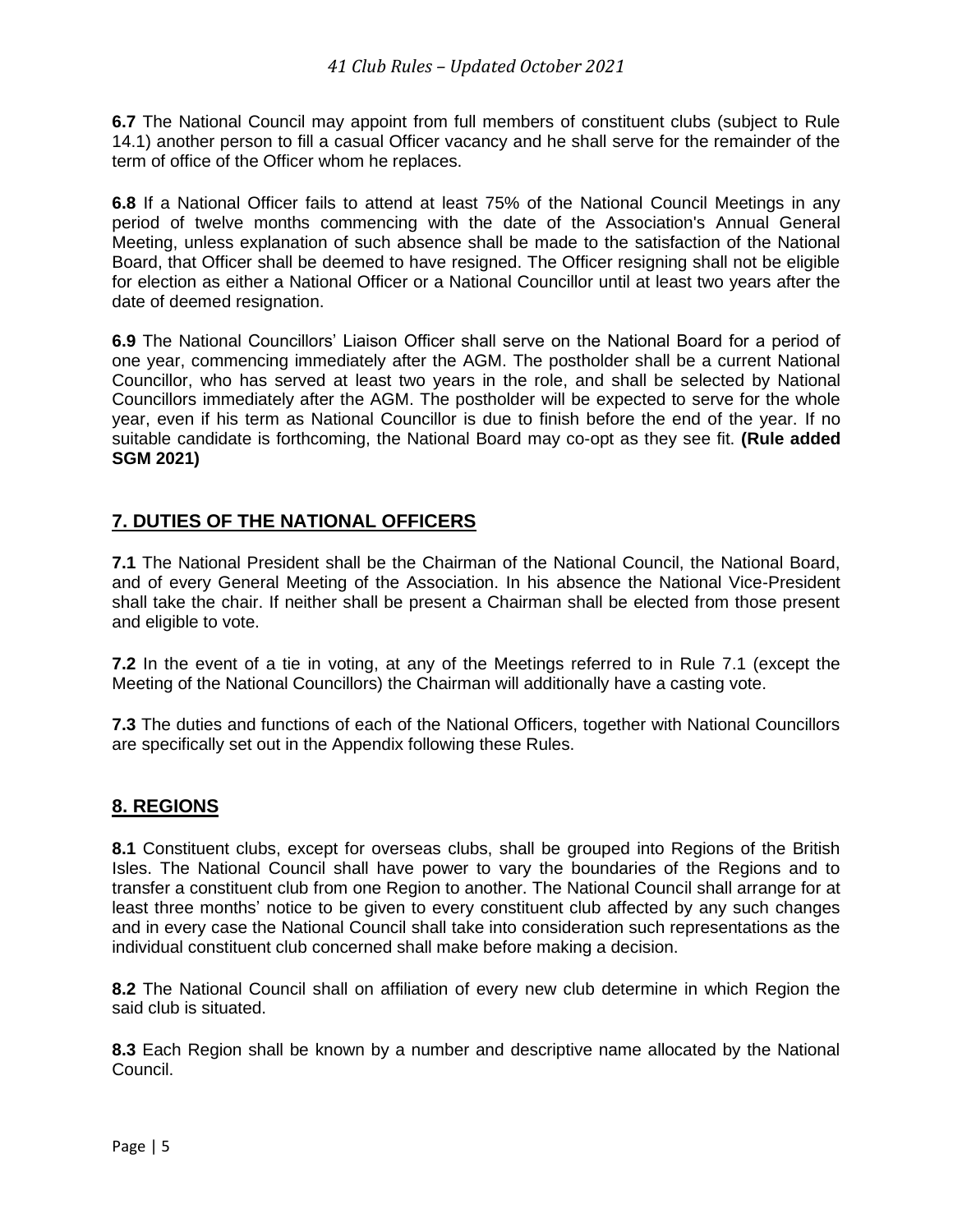## **9. NATIONAL COUNCILLORS**

**9.1** There shall be one National Councillor representing each Region authorised under Rule 8.1.

**9.2** To be eligible for election a candidate shall be a full member of a constituent club within the Region he seeks to represent and, should he reside permanently outside the boundaries of that Region, demonstrate to the satisfaction of the National Council that he is able to carry out the duties of a National Councillor as laid out in the standing orders for General Meetings of the Association **(Amended SGM 2021)**

**9.3.1** Each Councillor shall be elected for three years and shall take office immediately following his election/appointment until the conclusion of the appropriate National Council Meeting following the three-year anniversary of his election/appointment. The appropriate Council Meeting shall be the Council Meeting corresponding to the first Council Meeting he was eligible to attend as a Councillor even if the three year period has not been completed. Service in that office shall be limited to a period of three years unless there is no other candidate to replace that Council member, if there is no candidate for his replacement then the incumbent Councillor may stand for re-election for a period of one year, repeatable once if there is still no candidate for his replacement after the one year extension of his term. A National Councillor standing for re-election shall continue in office and carry on his duties until the result of the election is declared by the National Secretary. (**Amended AGM 2018**)

**9.3.2** In the event of no nomination for Councillor being received the National Board shall have power to appoint a full member from the Region concerned pro tem pending formal ratification at the first convenient meeting of the National Council.

**9.4** The National Secretary shall give constituent clubs not less than five weeks' notice of an election in their Region. Nominations accompanied by the written consent of the nominee and relevant details in accordance with Rule 6.6 shall be submitted to the National Secretary by the notified closing date. In the event of there being more than one nomination the National Secretary, or such other person appointed by the National Council, shall arrange for a ballot to be conducted, the closing date of which shall be five weeks after the ballot papers and relevant details of the candidates have been circulated. Canvassing for election as a Councillor is prohibited save that a candidate may submit to the National Secretary for circulation by him an election address in such format as shall be approved by the National Council. The National Council shall decide if any prohibited canvassing has taken place in which event that candidate shall be disqualified from that election.

**9.5** The election of a Councillor shall be determined by the single transferable vote system. In the event of a tie, election shall be determined by the National Secretary's casting vote.

**9.6** If a Councillor fails to attend at least 75 per cent of the National Council Meetings or fails to attend at least 50 per cent of regularly convened meetings of any Standing Committee of the National Council to which he is appointed by the National Board in any period commencing with the date of the Association's Annual General Meeting in the following year unless explanation of such absence shall be made to the satisfaction of the National Board, that Councillor shall be deemed to have resigned. The Councillor resigning shall not be eligible for election as either a National Officer or a National Councillor until at least two years after the date of deemed resignation.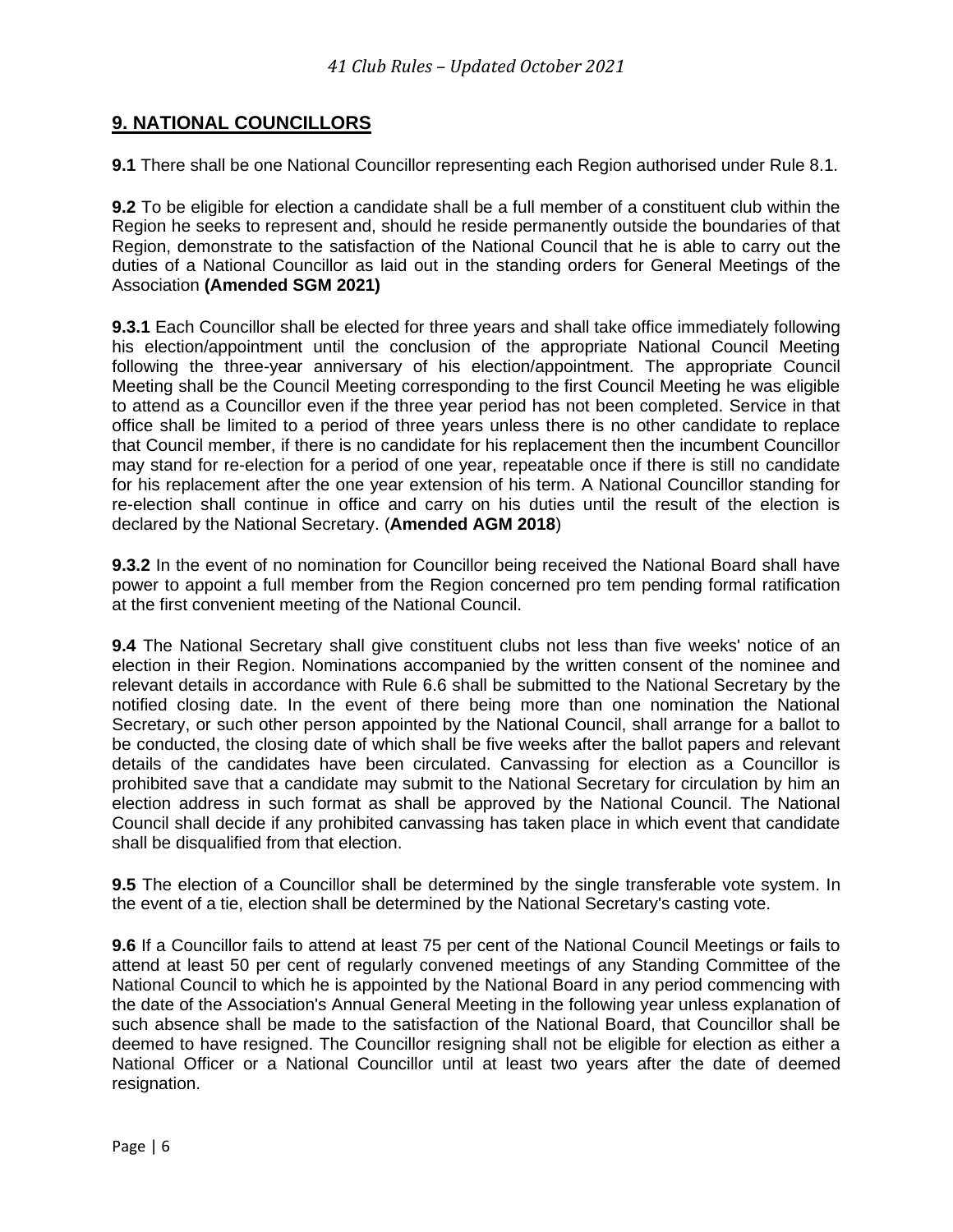**9.7** In the event of a Councillor resigning his seat a fresh election shall be held and the successful candidate shall take his seat immediately upon his election for a period as specified under Rule 9.3.1. (**Amended AGM 2018**)

**9.8** A National Councillor shall be entitled to make use of an Assistant as and when required during his term of office. Such assistant shall be a full member of a Club in his Region.

#### **10. NATIONAL COUNCIL**

**10.1** There shall be a National Council consisting of the National Officers and the National Councillors. No person shall hold more than one position at any one time.

**10.2** The convening of meetings of the National Council shall be the responsibility of the National Board. The National Council shall hold at least two meetings but no more than four per year, one of which shall be immediately prior to the Association's Annual General Meeting.

**10.3** The National Council shall have power to make its own Standing Orders for the creation of its Standing Committees and the delegation of any of its powers, rights and duties as provided in Rule 5.1 and for regulating the procedure at its meetings.

**10.4** The National President and the National Vice-President shall be ex-officio members of all Standing Committees of the National Council and shall be entitled to vote. The National Secretary shall be an ex-officio member of all Standing Committees of the National Council without voting rights, except those to which he is appointed by the National Council. The National Treasurer shall be an ex-officio member of the Conference Committee and shall be entitled to vote.

**10.5** The National Council may establish Special Purpose Committees, determine their membership and terms of reference, including power of action, and effect their disbandment.

**10.6** The National Council may invite the attendance in a non-voting capacity of anyone to its meeting for a specific item or items on the agenda.

**10.7** Any full member of a constituent club will be entitled as an observer to attend ordinary meetings of the National Council, subject to any limitation on the safe capacity of the venue.

**10.8** Prior to any discussion being made by the Board and/or Council members of National Council (for the avoidance of doubt this includes National Officers) must declare any interest or personal involvement in the decision and/or the persons or organisations being awarded a contract or receiving any benefit.

**10.9** Should any member of the National Council not perform satisfactory in his duties, or any member of the Association be found guilty of a serious criminal offence, then they shall be subject to the Association's Disciplinary Policy. (**Rule amended AGM 2016**)

**10.10** If the National Board wish to make a proposal requiring voting by the National Councillors meeting as the National Council, then that full proposal needs to be circulated to all National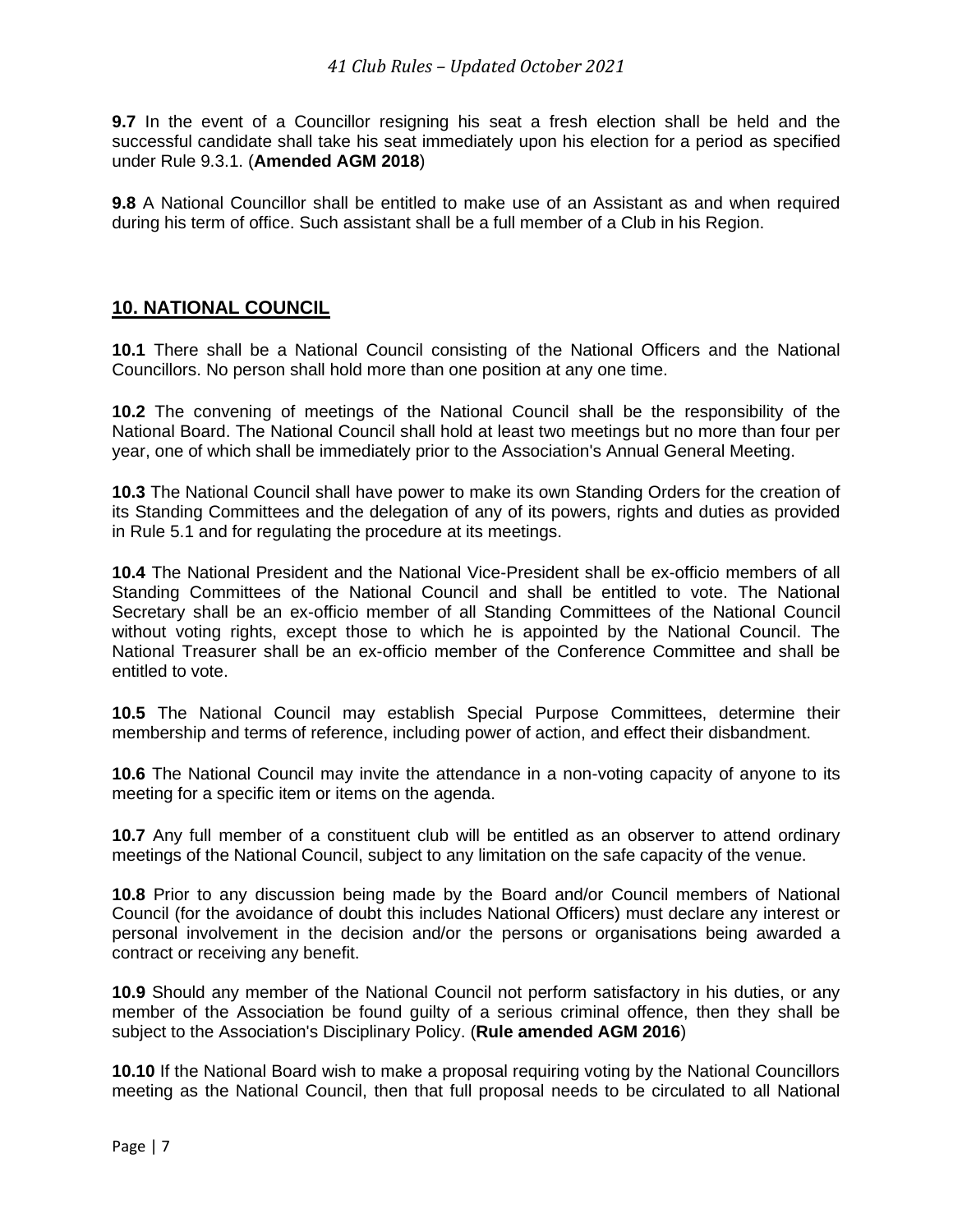Councillors at least 7 days prior to that meeting, preferably 14 days, so that National Councillors are given sufficient time to consider and appraise the proposal. (**Rule added AGM 2017**)

## **11. NATIONAL BOARD**

**11.1** There shall be a National Board consisting of the National Officers.

**11.2** The National Board shall deal with administrative matters that may arise between the holding of National Council meetings and it may delegate specific emergency powers to a Sub-Committee consisting of the National President, National Secretary and National Treasurer subject to ratification at the next National Council meeting of any action taken. The National Board shall submit reports on its proceedings to succeeding meetings of the National Council.

**11.3** The National Board shall meet at such times as the National President may direct.

**11.4** The National Board shall deal with all matters relating to the legal status of the Association.

**11.5** The National Board shall direct the policy for the management and investment of the Association's funds.

#### **12. GENERAL SECRETARY**

**12.1** The National Council may engage a General Secretary and other staff and/or enter into contractual arrangements with an outside organisation to assist in the conduct of the business of the Association. It shall have the powers of dismissal and termination. Recommendations relevant to the employment of a General Secretary and other persons and negotiations with an outside organisation shall be the responsibility of the National Board.

#### **13. FUNDS AND PROPERTY**

**13.1** The National Council may for the purposes of the Association and subject to such conditions as it shall think fit, acquire property of any description and accept gifts of any property or money. The National Council may appoint Trustees of the property of the Association, or any part thereof, as it shall think fit, and may take such steps and incur such expense, as shall be necessary to vest such property in such Trustees in Trust for the Association.

#### **14. OVERSEAS CLUBS**

**14.1** An overseas club may apply for affiliation to the Association and the National Council shall determine the affiliation fee payable. When affiliated, an overseas club shall have all the privileges enjoyed by other constituent clubs except that no member of an overseas club may hold office in the Association unless he is not only a full member of another constituent club but also resides for the major part of the calendar year in the British Isles.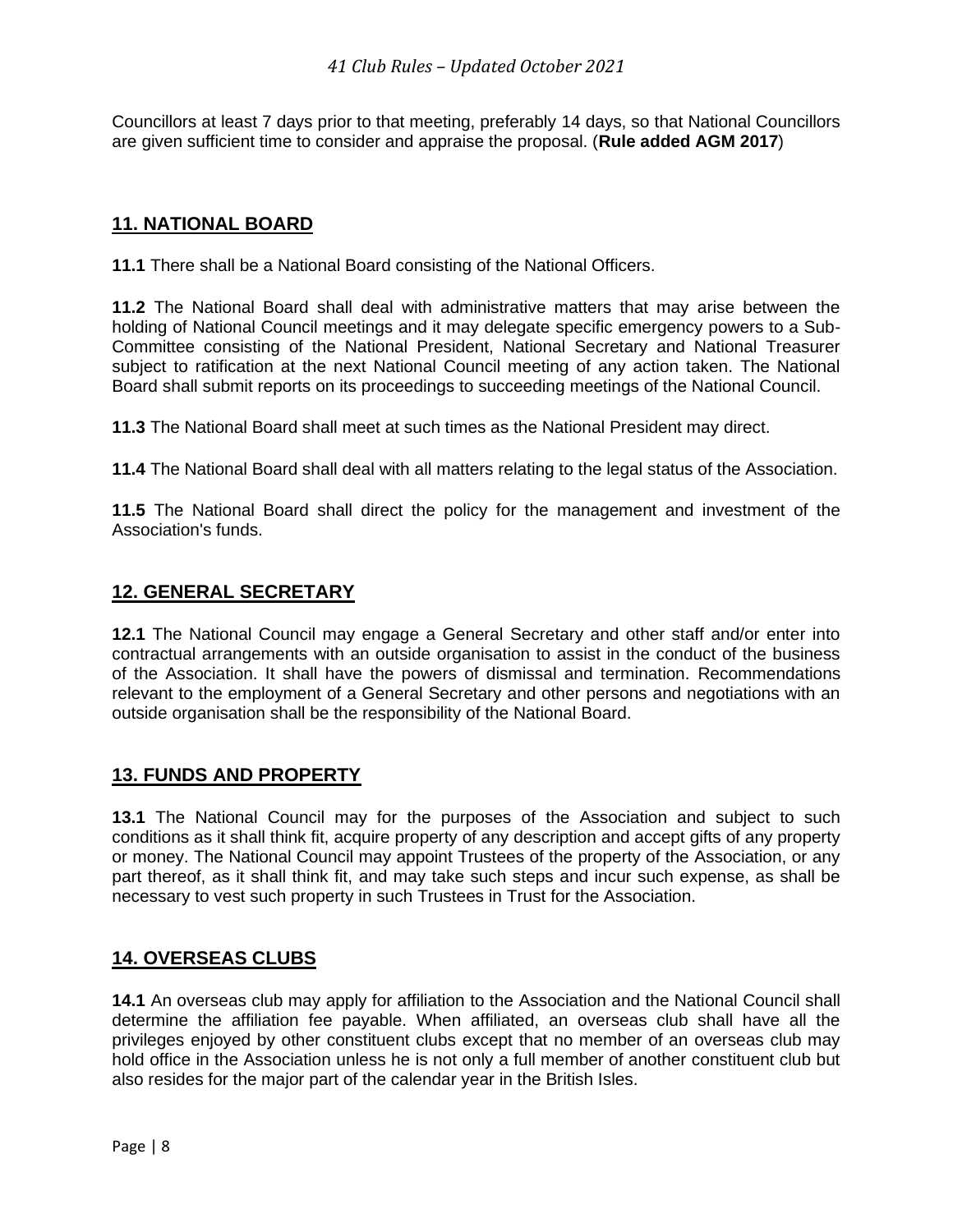## **15. 41 INTERNATIONAL**

**15.1** The Association shall be affiliated to 41 International and shall observe its rules. Any changes in those rules shall not be binding on the Association until it has ratified them in General Meeting.

The Association's two representatives on 41 International shall be the International Relations Officer and the National President. In the event of either not being able to attend a meeting of 41 International the National Vice-President or other nominees as may be appointed by the National President shall deputise. (amended AGM 2016)

**15.2** In the event of the Association being invited to nominate an official candidate for the post of 41 International Vice-President the selection of the candidate shall take place by ballot at the appropriate Annual General Meeting in accordance with the same procedure as for the election of Officers of the Association under these rules.

# **16. HONORARY SOLICITOR, ARCHIVIST AND WEBMASTER**

**16.1** The National Council may appoint an Honorary Solicitor, Honorary Archivist and Honorary Webmaster from members of constituent clubs upon such terms as the National Council thinks fit. The National Council may terminate such appointments.

#### **17. GENERAL MEETINGS**

**17.1** The only categories of General Meetings of the Association shall be "Annual" and "Special".

**17.2** The National Council shall prepare and may from time to time amend Standing Orders for regulating the procedure at General Meetings, but any such Standing Orders shall have no force or effect until the same have been approved by a General Meeting of the Association.

**17.3** Every constituent club shall be entitled to send one delegate, appointed from its full members, who shall not be a current member of the National Board, to a General Meeting. Each constituent club shall have one vote on any resolution at a General Meeting (subject to Rule 4.6). Such vote shall be given either by the voting delegate appointed by the constituent Club from its own membership and attending the meeting or by a proxy voting delegate, who shall not be a current member of the National Board. Any constituent Club may appoint a proxy voting delegate from another constituent Club to attend the General Meeting and vote on its behalf providing that the name of the proxy delegate shall have been registered with the National Secretary not less than 72 hours before the Meeting. A proxy voter may also vote for his own club but may not be a proxy voter for more than one club. Members of more than one club may carry a single vote for each club of which they are members.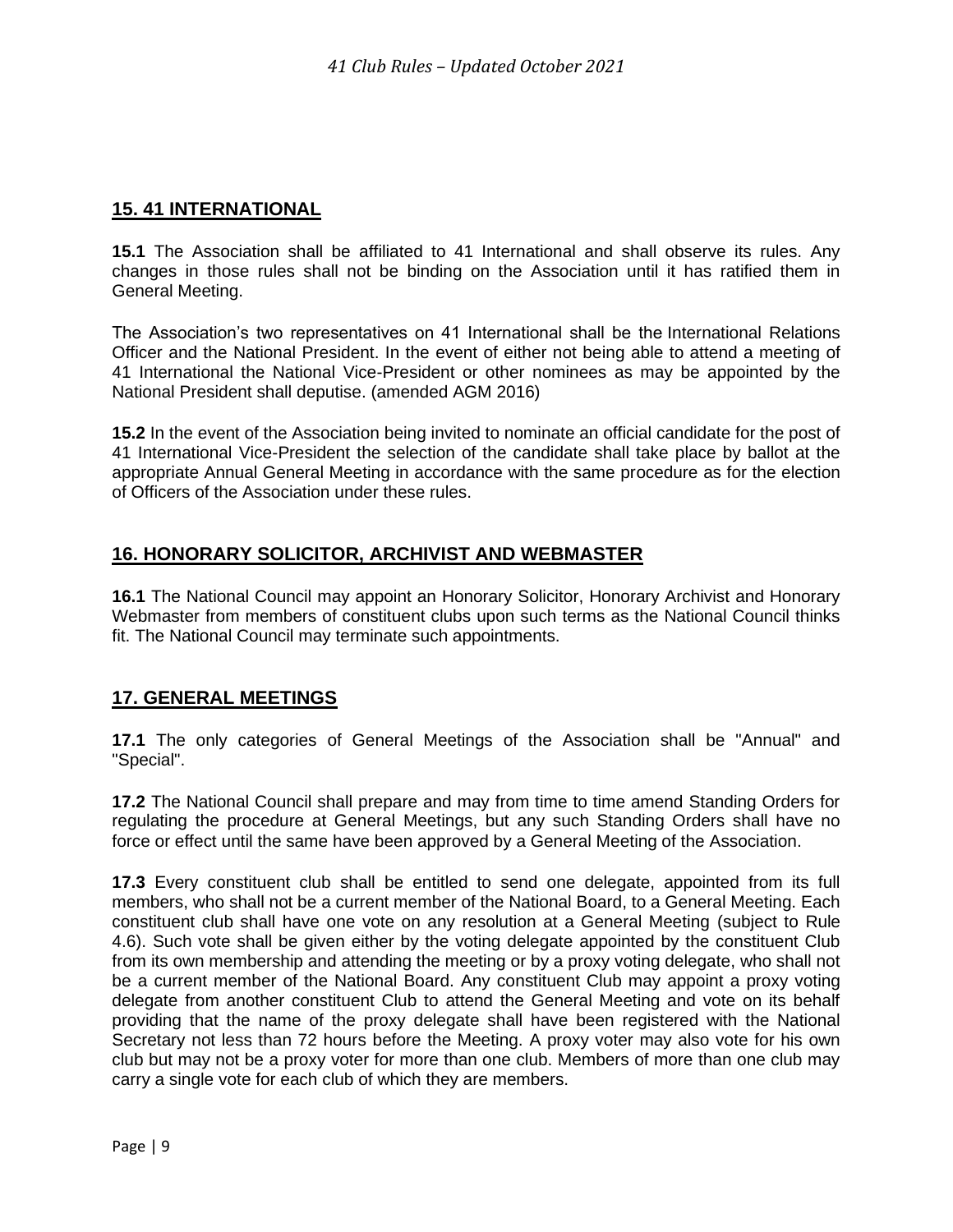**17.4** All members of constituent clubs shall be entitled to attend and to speak at a General Meeting but, except as provided in Rule 17.3, shall not be entitled to vote.

**17.5** Every constituent club shall be entitled to send one delegate, appointed from its full members, who shall not be a current member of the National Board, to a General Meeting. Each constituent Club shall have one vote on the Election of National Officers at a General Meeting (subject to Rule 4.6). Such vote shall only be given by the voting delegate appointed by the constituent Club from its own membership and attending the meeting. **(Rule added AGM 2021)**

#### **18. ANNUAL GENERAL MEETING**

**18.1** The Annual General Meeting of the Association shall be held during the Annual Conference or, in the event of there being no such Conference, between 1st April and 31st May (both dates inclusive) in each year.

**18.2** Not less than 35 days before the date fixed for the Annual General Meeting the National Secretary shall send to each constituent club notice of the date and place of the meeting together with an agenda of the business to be transacted.

**18.3** The following business shall be conducted at the Annual General Meeting:

(a) Confirmation and Adoption of the Minutes of the last Annual General Meeting and any subsequent General Meeting.

(b) Receipt of the Report of the National Council for the year ending the previous 31st December.

(c) Adoption of the Association's annual accounts and balance sheet together with the Independent Examiner's report thereon and the National Treasurer's Report.

(d) Consideration of Resolutions submitted by constituent clubs or the National Council.

(e) Presentation and agreement of the capitation fee and budget for the ensuing year, which will include honoraria for National Officers, mileage rates and weekend allowance for members of the National Council and any approved costs properly incurred on the Association's business.

- (f) Election of the National Officers.
- (g) Appointment of Independent Examiners.
- (h) Any other business.

**18.4** Resolutions may be submitted to an Annual General Meeting by a constituent club provided any such resolution is sent in writing to the National Secretary by not later than 1st February.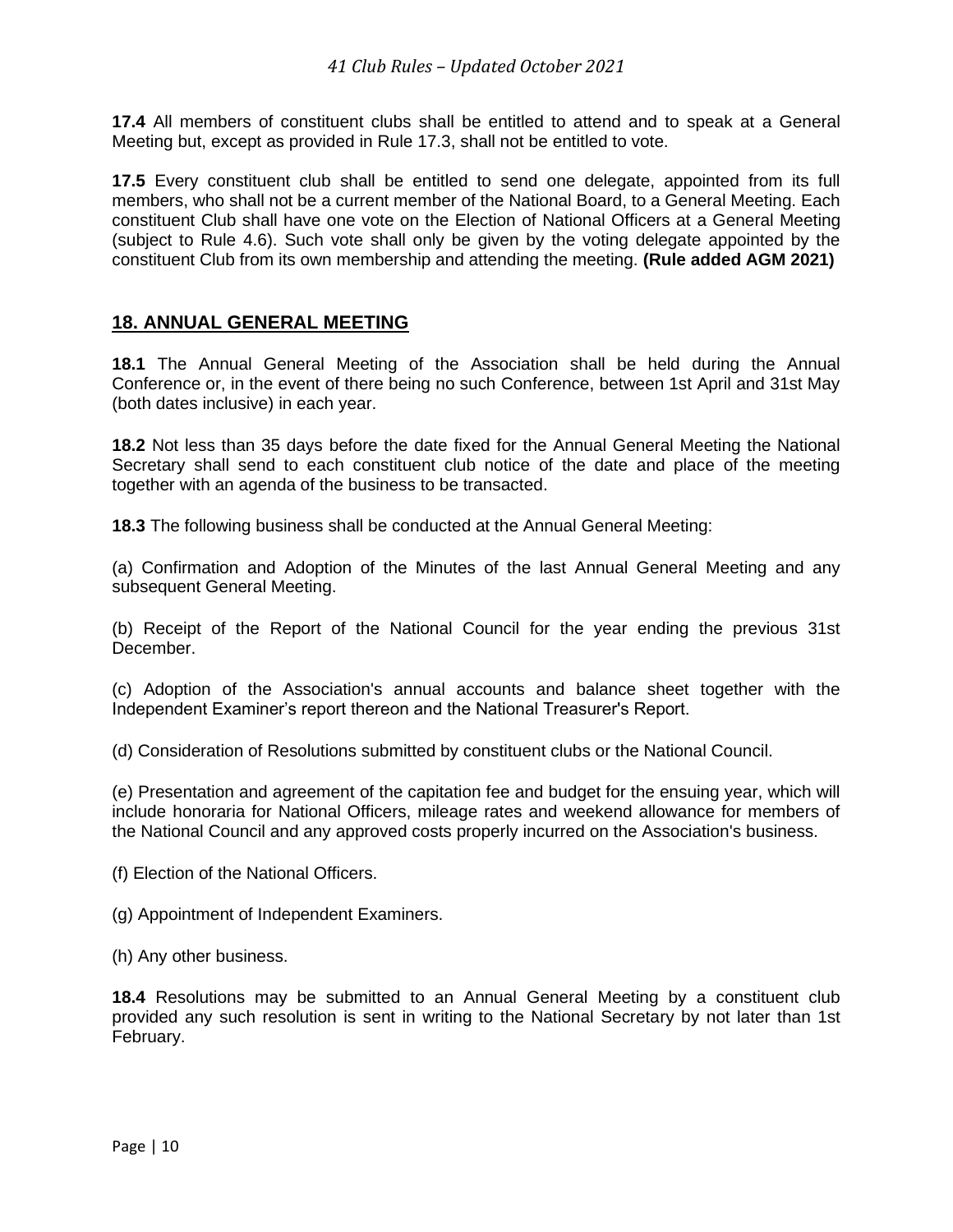**18.5** Any resolution moved at an Annual General Meeting (whether adopted or rejected) may not be brought forward for reconsideration at the following Annual General Meeting unless directed by the National Council.

**18.6** All resolutions carried at AGM's must be included in the Association's Constitution and Rules without exception within 30 days of the AGM. Each resolution should be identified by reference to the AGM where it was passed just prior to insertion. Resolutions and changes to standing orders passed in the last five years have to be included and identified in this way. (**Rule added AGM 2017**)

#### **19. SPECIAL GENERAL MEETING**

**19.1** A Special General Meeting may be requested by either the National Council or not less than 5 per cent of the constituent clubs.

**19.2** The constituent clubs requesting a Special General Meeting shall give notice thereof in writing to the National Secretary and such notice shall specify those clubs involved and state exactly the matters (including where necessary resolutions) to be dealt with at such a meeting.

**19.3** Not less than 35 days beforehand the National Secretary shall send to each constituent club notice of the date and place of the Special General Meeting together with an Agenda of the business to be transacted.

**19.4** No other business shall be transacted at any Special General Meeting save that for which the meeting shall have been summoned.

#### **20. FINANCE**

**20.1** The financial year of the Association shall be from 1st January to 31st December following.

**20.2** The annual accounts shall be examined professionally by an Independent Examiner who is a Registered Auditor before the Annual General Meeting next following the end of the relevant financial year.

**20.3** The National Treasurer shall present the annual accounts and balance sheet to the National Council at its first regular meeting after the end of the financial year for approval; such accounts, together with the Independent Examiner's report, shall be presented to the Annual General Meeting.

**20.4** Except for budgeted honoraria for the National Officers, all members of constituent clubs shall serve the Association without any remuneration whatsoever except reimbursement of expenses properly incurred on the Association's business as may be approved by the National Council either specifically or generally from time to time.

**20.5** At its Annual General Meeting the Association shall approve a budget and also determine the capitation fee payable for the financial year commencing on the following 1st January, such fee becoming due on that date.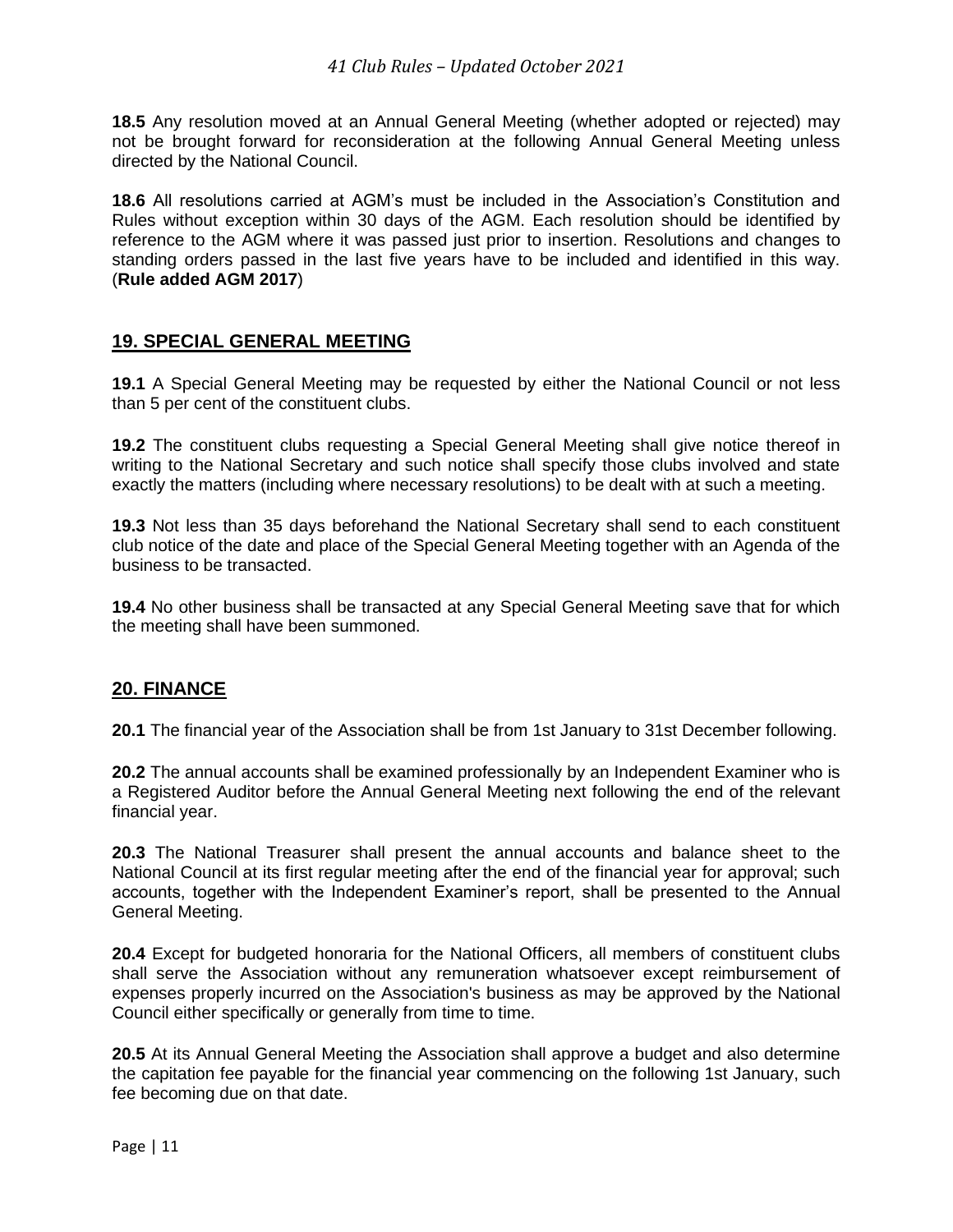**20.6** The annual accounts of the Association shall itemise all costs incurred on international affairs including all visits officially undertaken by the National Officers overseas. The total sum of such costs shall not exceed ten per cent of the capitation fees for the same year excluding Value Added Tax.

**20.7** The National Board and Council shall manage the Association's affairs within the budget agreed at each AGM for the financial year following. The National Treasurer shall report to the membership ahead of each Council Meeting, the progress made against the budget. Any additional expenditure, not presented to an AGM or contained within the budget shall not be authorised without prior approval of the membership at a General Meeting. In the event of an emergency, National Council may approve additional expenditure up to an amount not greater than 1% of the overall budget during the financial year with the membership being informed through the email system. (**Amended AGM 2016**)

**20.8** No one shall make any agreement or contract binding upon the Association or vary the terms of any existing contract or agreement except with the approval of the National Board which may delegate to a specific member of the National Board or the General Secretary of the Association authority to enter into any agreement or contract usual or normal in the course of the general business of the Association.

**20.9** Provision should be made that the Association's Assets/Reserves in the form of "cash" should be no less than a minimum of six months but preferably twelve months of the annual total expenditure of the Association.

The role of the National Treasurer shall be enhanced to being one of having oversight over expenditure and the authority to veto any expenditure which is not consistent with maintaining expenditure within the above parameters, even if this requires curtailing expenditure already budgeted.

Also maintaining income from Capitation at a level consistent with the expected decline in overall numbers without exceeding an increase of 4% (£0.50) to each Member per annum.

Where the National Treasurer has to employ these new powers, the matter(s) must be reviewed at the next combined meeting of the National Board and the National Council members, even if a special meeting has to be convened.

The National Council members will continue to have the ultimate power in financial decision making on behalf of the National association.

#### **21. ANNUAL CONFERENCES AND REGIONAL RALLIES**

**21.1** The Annual Conference of the Association shall be held between 1st April and 31st May (both dates inclusive) in each year. The date and venue of each Annual Conference shall be decided at a meeting of the National Council and shall be determined not less than three years in advance.

**21.2** The 41 Club National Council and Tangent Board shall be equally responsible for all arrangements and make the necessary financial provision out of the funds of both Associations in respect of each Annual Conference. The two National Treasurers shall keep an oversight of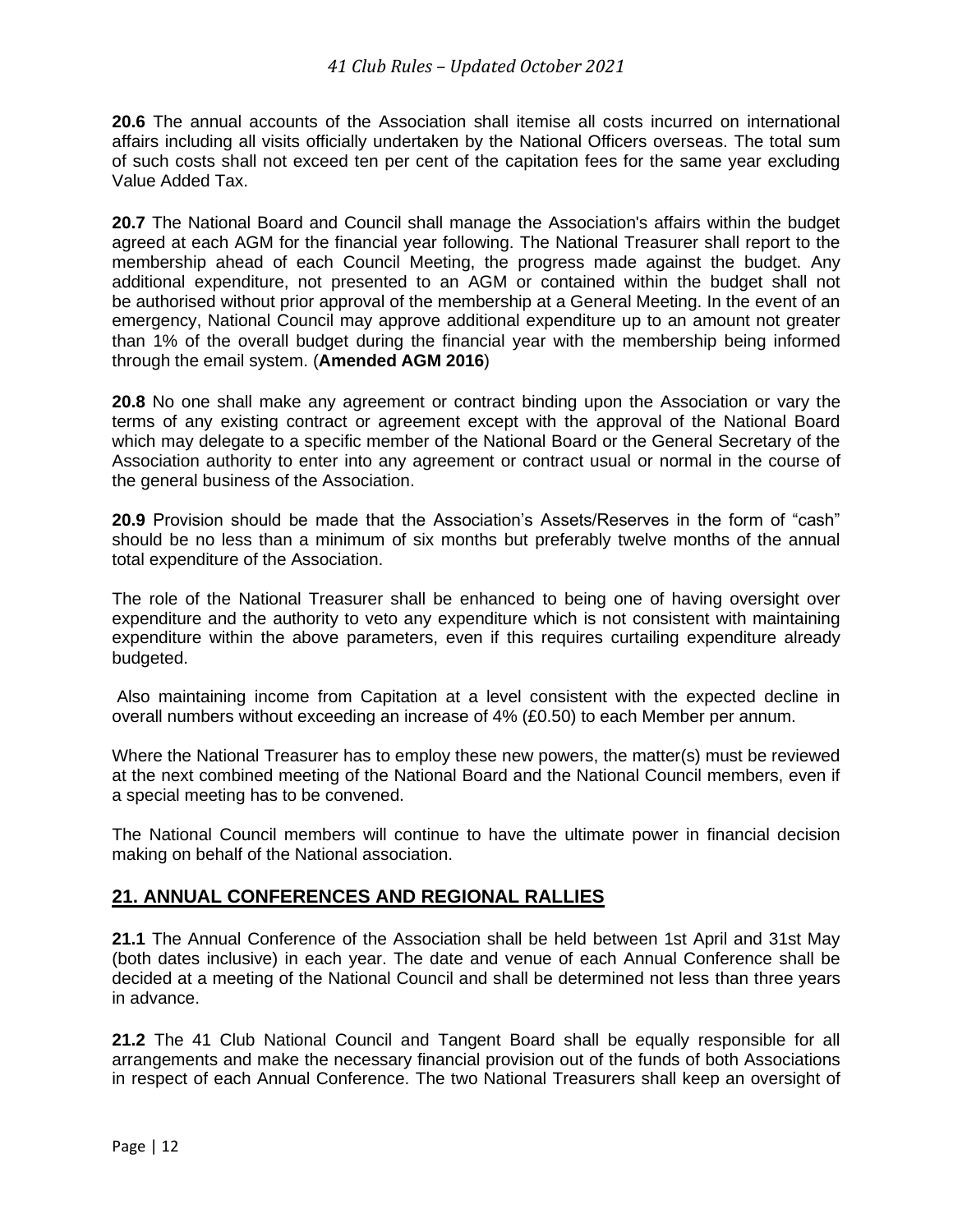the Conference budget, liaising with the local Conference appointed Treasurer. (**Amended AGM 2021**)

**21.3** Full accounts of the National Conference shall be submitted to the National Treasurer within five months of the event with the result being included in the Associations Annual Accounts subject to the Independent Examiner's examination conducted pursuant to Rule 20.2 above

**21.4** If the Association holds a Regional Rally or any National Fellowship event, the provisions of Rules 21.2, 21.3 and 21.4 shall only apply in respect of 41 Club. Tangent have no financial responsibility in respect of any other National Event except for National Conference and AGM. (**Amended AGM 2021**)

21.5 All profits or losses accruing or resulting from the Annual Conferences shall jointly belong to or be borne by both 41 and Tangent Clubs. (**Amended AGM 2021**).

**21.6** In the event that two areas decide to bid to host the National AGM and Conference in the same year, a committee comprising of the National Fellowship Officer, Tangent Vice President, Tangent Secretary and two members of the 41 Club National Council (one being a member of the Fellowship Committee) shall decide following a presentation by both parties which area will host the AGM and Conference. In the interests of objectivity, no member of this Committee should be from an area wishing to bid. The National Fellowship Officer will chair the meeting and carry the casting vote in case of the possibility that there is a split view as to who should host the Conference. (**Added AGM 2021**)

#### **22. GENERAL**

**22.1** Legal proceedings involving the Association in any matter shall only be instituted or defended with leave of the National Council whose discretion shall be absolute. The National Secretary is empowered to act on behalf of the Association in any legal proceedings.

**22.2** If legal proceedings are commenced for or against a constituent club or a member of a constituent club, the club shall immediately inform the National Secretary, and thereafter the club shall be guided by the National Council in the conduct of the proceedings.

**22.3** The National Board shall ensure that adequate Public Liability Cover for the activities of the Association is arranged through the National Treasurer.

#### **23. CONSTITUTION, RULES AND STANDING ORDERS**

**23.1** This Constitution and these Rules and Standing Orders shall not be altered save by a twothirds majority of those delegates present and voting at a General meeting of the Association provided that details of any proposed changes shall be circulated with the Notice convening any such General Meeting. Any change shall take effect immediately following the completion of the General Meeting at which it was made.